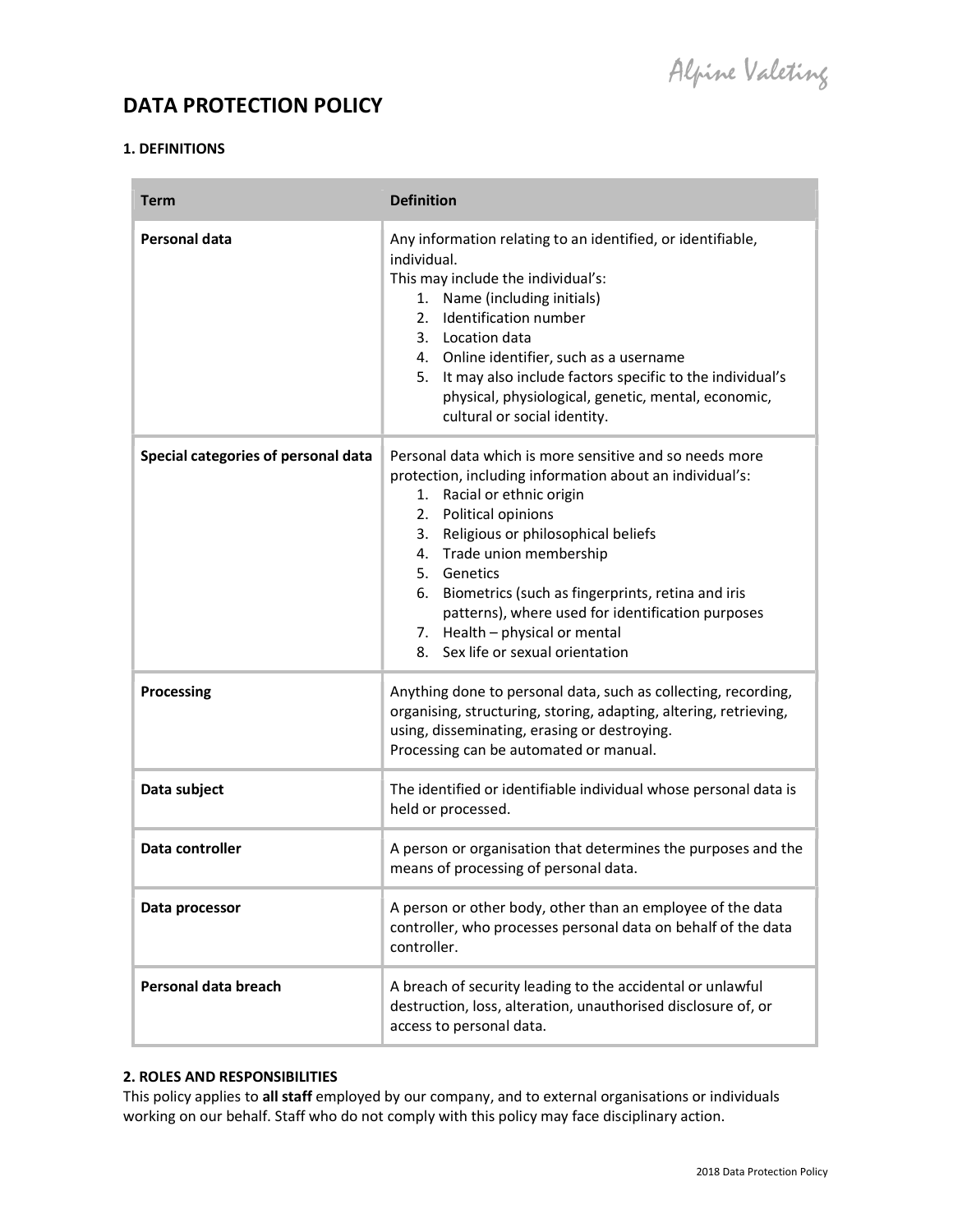Alpine Valeting

## 3. COLLECTING PERSONAL DATA

#### 3.1 Lawfulness, fairness and transparency

We will only process personal data where we have one of 6 'lawful bases' (legal reasons) to do so under data protection law:

- 1. The data needs to be processed so that the company can fulfil a contract with the individual, or the individual has asked the company to take specific steps before entering into a contract
- 2. The data needs to be processed so that the company can comply with a legal obligation
- 3. The data needs to be processed to ensure the **vital interests** of the individual e.g. to protect someone's life
- 4. The data needs to be processed so that the company, as a public authority, can perform a task in the public interest, and carry out its official functions
- 5. The data needs to be processed for the legitimate interests of the company or a third party (provided the individual's rights and freedoms are not overridden)
- 6. The individual (or their parent/carer when appropriate in the case of a pupil) has freely given clear consent

For special categories of personal data, we will also meet one of the special category conditions for processing which are set out in the GDPR and Data Protection Act 2018.

#### 3.2 Limitation, minimisation and accuracy

We will only collect personal data for specified, explicit and legitimate reasons. We will explain these reasons to the individuals when we first collect their data. If we want to use personal data for reasons other than those given when we first obtained it, we will inform the individuals concerned before we do so, and seek consent where necessary. Staff must only process personal data where it is necessary in order to do their jobs. When staff no longer need the personal data they hold, they must ensure it is deleted or anonymised.

# 4. SHARING PERSONAL DATA

Alpine Valeting Ltd does not normally share personal data with anyone else, but we may do so where:

- 1. There is an issue with a that puts the safety of our staff at risk
- 2. We need to liaise with other agencies we will seek consent as necessary before doing this
- 3. Our suppliers or contractors need data to enable us to provide services to our staff and pupils for example, IT companies.

When doing this, we will:

- 1. Only appoint suppliers or contractors who can provide sufficient guarantees that they comply with data protection law
- 2. Establish a data sharing agreement with the supplier or contractor, either in the contract or as a standalone agreement, to ensure the fair and lawful processing of any personal data we share
- 3. Only share data that the supplier or contractor needs to carry out their service, and information necessary to keep them safe while working with us

We will also share personal data with law enforcement and government bodies where we are legally required to do so, including for:

- 1. The prevention or detection of crime and/or fraud
- 2. The apprehension or prosecution of offenders
- 3. The assessment or collection of tax owed to HMRC
- 4. In connection with legal proceedings
- 5. Where the disclosure is required to satisfy our safeguarding obligations
- 6. Research and statistical purposes, as long as personal data is sufficiently anonymised or consent has been provided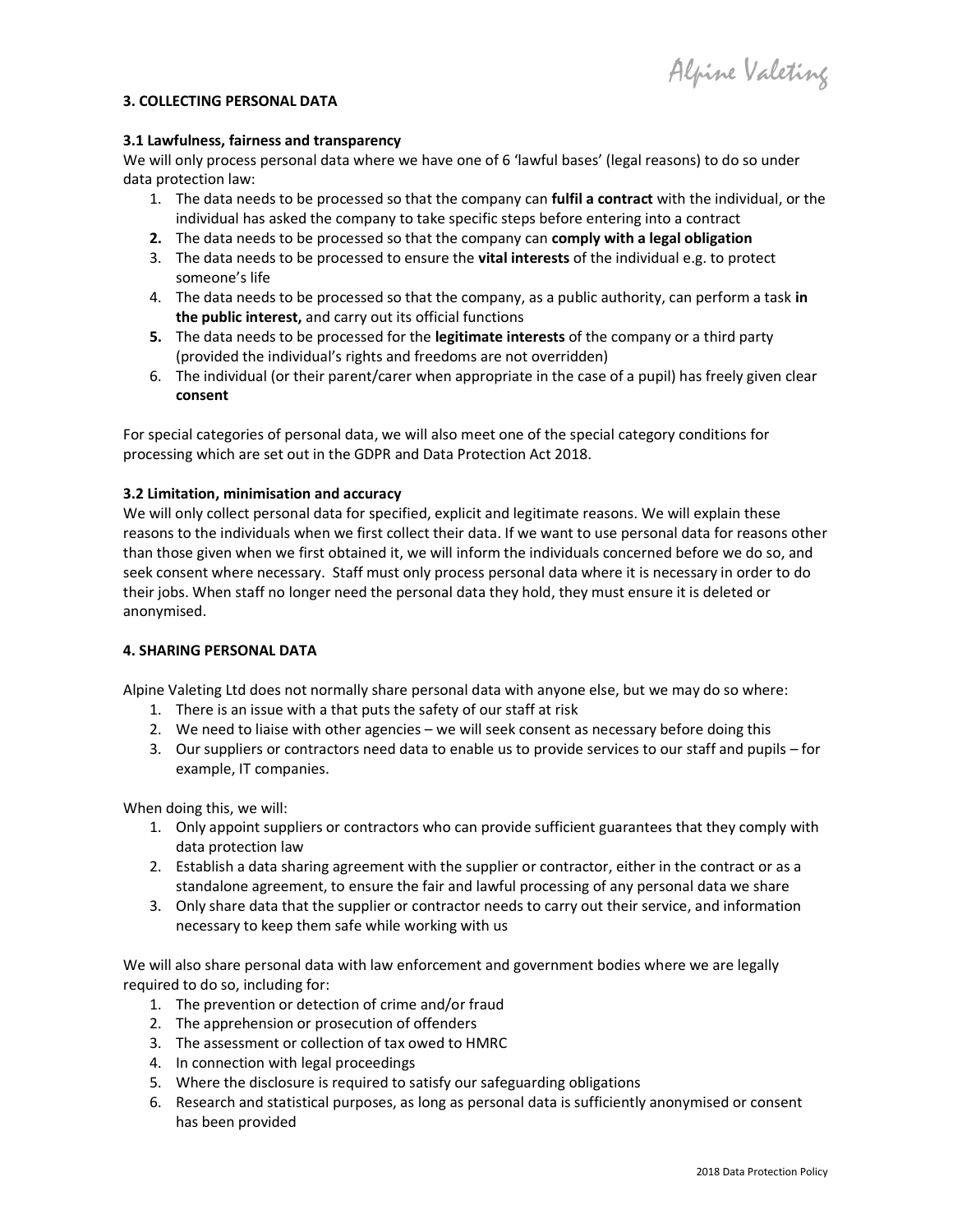Alpine Valeting

We may also share personal data with emergency services and local authorities to help them to respond to an emergency situation that affects any of our clients. Where we transfer personal data to a country or territory outside the European Economic Area, we will do so in accordance with data protection law.

# 5. SUBJECT ACCESS REQUESTS AND OTHER RIGHTS OF INDIVIDUALS

# 5.1 Subject access requests

Individuals have a right to make a 'subject access request' to gain access to personal information that the company holds about them. This includes:

- Confirmation that their personal data is being processed
- Access to a copy of the data
- The purposes of the data processing
- The categories of personal data concerned
- Who the data has been, or will be, shared with
- How long the data will be stored for, or if this isn't possible, the criteria used to determine this period
- The source of the data, if not the individual
- Whether any automated decision-making is being applied to their data, and what the significance and consequences of this might be for the individual

Subject access requests must be submitted in writing, either by letter or email to the appointed Data Protection Officer (DPO). They should include:

- Name of individual
- Correspondence address
- Contact number and email address
- Details of the information requested

If staff receive a subject access request they must immediately forward it to the DPO.

# 5.2 Responding to subject access requests

When responding to requests, we:

- May ask the individual to provide two forms of identification
- May contact the individual via telephone to confirm the request was made
- Will respond without delay and within 30-days of receipt of the request
- Will provide the information free of charge\*
- May tell the individual we will comply within three months of receipt of the request, where a request is complex or numerous. We will inform the individual of this within one month, and explain why the extension is necessary.

We will not disclose information if it:

- Might cause serious harm to the physical or mental health of the client or another individual
- Would reveal that a client is at risk of abuse, where the disclosure of that information would not be in the client's best interests
- Is contained in adoption or parental order records
- Is given to a court in proceedings concerning a client
- If the request is unfounded or excessive, we may refuse to act on it, or charge a reasonable fee which takes into account administrative costs
- A request will be deemed to be unfounded or excessive if it is repetitive, or asks for further copies of the same information

When we refuse a request, we will tell the individual why, and tell them they have the right to complain to the Information Commissioner's Office (ICO).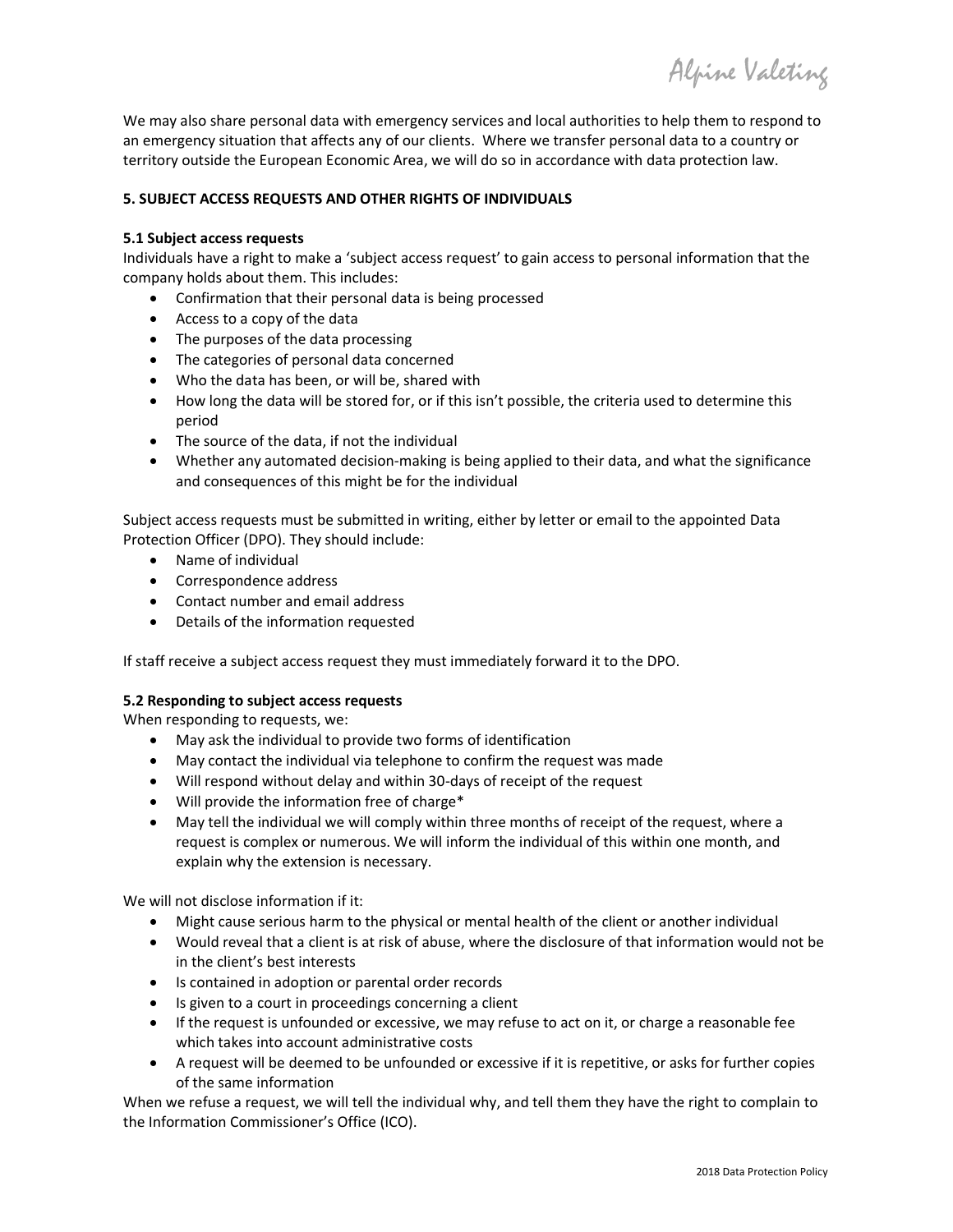Alpine Valeting

\* a fee may apply to cover the reasonable costs of administrative work associated with processing the request

### 5.3 Other data protection rights of the individual

In addition to the right to make a subject access request (see above), and to receive information when we are collecting their data about how we use and process it, individuals also have the right to:

- Withdraw their consent to processing at any time
- Ask us to rectify, erase or restrict processing of their personal data, or object to the processing of it (in certain circumstances)
- Prevent use of their personal data for direct marketing
- Challenge processing which has been justified on the basis of public interest
- Request a copy of agreements under which their personal data is transferred outside of the European Economic Area
- Object to decisions based solely on automated decision making or profiling (decisions taken with no human involvement, that might negatively affect them)
- Prevent processing that is likely to cause damage or distress
- Be notified of a data breach in certain circumstances
- Make a complaint to the ICO
- Ask for their personal data to be transferred to a third party in a structured, commonly used and machine-readable format (in certain circumstances)

Individuals should submit any request to exercise these rights to the DPO. If staff receive such a request, they must immediately forward it to the DPO.

#### 6. DATA SECURITY AND STORAGE OF RECORDS

We will protect personal data and keep it safe from unauthorised or unlawful access, alteration, processing or disclosure, and against accidental or unlawful loss, destruction or damage. In particular:

- 1. Paper-based records and portable electronic devices, such as laptops and hard drives that contain personal data are kept under lock and key when not in use
- 2. Papers containing confidential personal data must not be left on office desks, on staffroom tables, pinned to notice/display boards, or left anywhere else where there is general access
- 3. Where personal information needs to be taken off site, staff must sign it in and out from the company office
- 4. Passwords that are at least eight characters long containing letters, numbers and special characters are used to access company computers, laptops and other electronic devices. Staff and pupils are reminded to change their passwords at regular intervals
- 5. Encryption software is used to protect all portable devices and removable media, such as laptops and USB devices
- 6. Staff who store personal information on their personal devices are expected to follow the same security procedures as for company-owned equipment
- 7. Where we need to share personal data with a third party, we carry out due diligence and take reasonable steps to ensure it is stored securely and adequately protected

#### 7. DISPOSAL OF RECORDS

Personal data that is no longer needed will be disposed of securely. Personal data that has become inaccurate or out of date will also be disposed of securely, where we cannot or do not need to rectify or update it. For example, we will shred or incinerate paper-based records, and overwrite or delete electronic files. We may also use a third party to safely dispose of records on the company's behalf. If we do so, we will require the third party to provide sufficient guarantees that it complies with data protection law.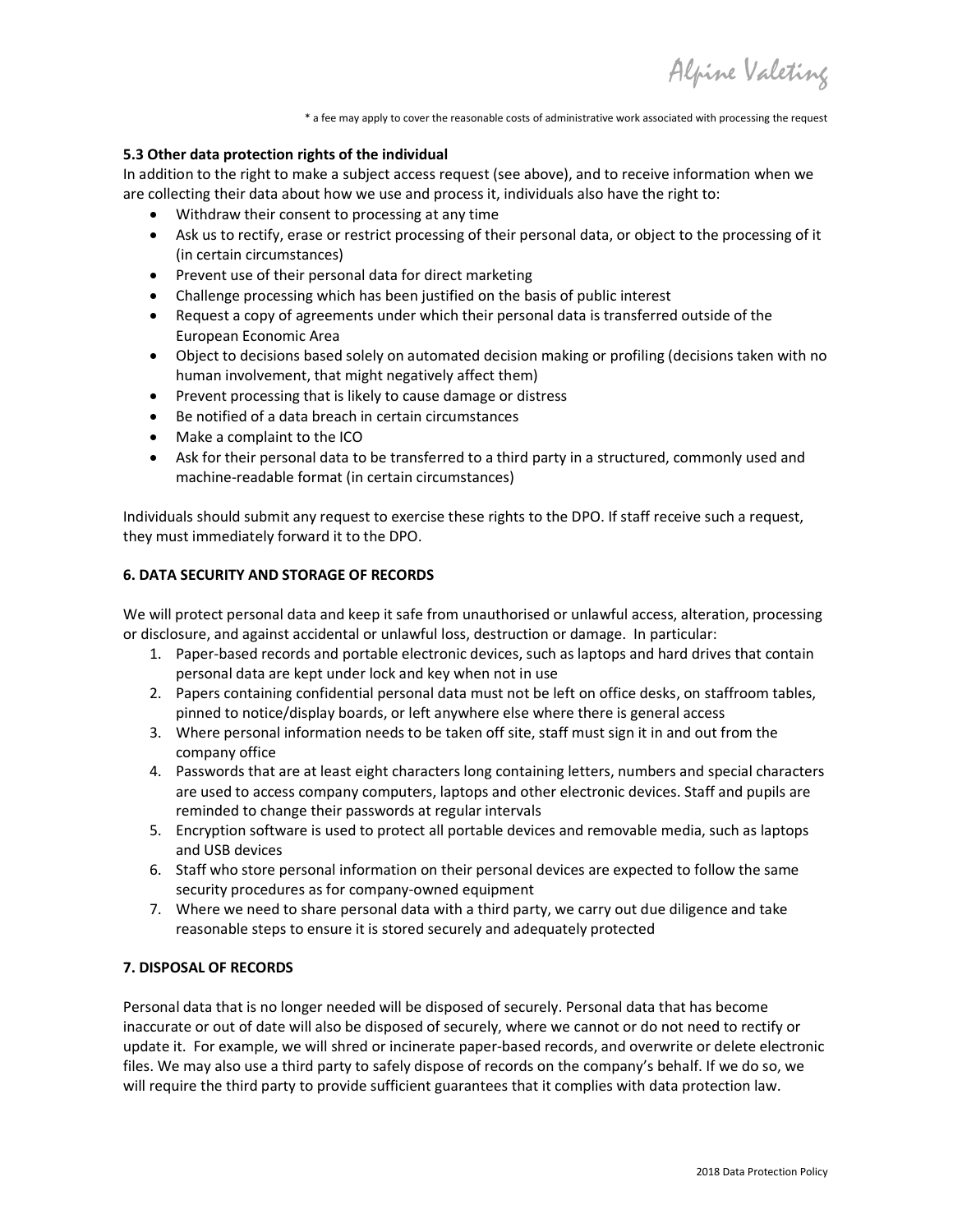#### 8. PERSONAL DATA BREACHES

The company will make all reasonable endeavours to ensure that there are no personal data breaches. In the unlikely event of a suspected data breach, we will follow the procedure set out in Appendix 1.

A personal data breach is a breach of security leading to the accidental or unlawful destruction, loss, alteration, unauthorised disclosure of, or access to, personal data transmitted, stored or otherwise processed in connection with the provision of a public electronic communications service.

When appropriate, we will report the data breach to the ICO within 72- hours.

## 9. USE OF COOKIES

We're committed to protecting your personal information and ensuring your experience with us is as safe and enjoyable as possible. In this section, you'll find information on how and why we collect, store and use personal information to improve our service. You'll also find out how to manage the information that's collected.

Most websites use cookies to improve your browsing experience. Cookies are small amounts of information in the form of text files sent by our website (or the website of a company we have a relationship with) to your computer, mobile phone or other device when you visit our website. They allow us to do various things, including tailor the content you see, and ensure the security of your Online Service experience.

We use a combination of different cookies to improve your Online Service experience. A cookie allows us to remember your previous choices on our site, so you don't have to repeat them on each visit. Here is a list of the cookies in use on our websites:

| <b>COOKIE NAME</b>                   | <b>LIFE SPAN</b>  | <b>PURPOSE</b>                  |
|--------------------------------------|-------------------|---------------------------------|
| sySession                            | Permanent         | Creates activities and BI       |
| hs                                   | Session           | Security                        |
| incap_ses_\${Proxy-ID}_\${Site-ID}   | Session           | Security                        |
| incap visid \${Proxy-ID} \${Site-ID} | Session           | Security                        |
| nlbi {ID}                            | Persistent cookie | Security                        |
| <b>XSRF-TOKEN</b>                    | Persistent cookie | Security                        |
| smSession                            | Two weeks         | Identify logged in site members |

#### 9.1 Session Cookies

Session cookies last only for the duration of your visit and are deleted when you close your browser. These facilitate various tasks such as allowing a website to identify that a user of a particular device is navigating from page to page, supporting website security or basic functionality. Many of the cookies we use are session cookies. For example, they help us to ensure the security of your Online Service session, and can also keep you signed in to Online Service while you move between pages or service your account.

#### 9.2 First and Third-Party Cookies

Whether a cookie is a first or third party cookie depends on which website the cookie comes from. First party cookies are those set by or on behalf of the website visited. All other cookies are third party cookies. We use both first party and third party cookies.

#### 9.3 restricting or blocking cookies

You can choose to restrict or block the cookies set by us, or any website. You'll need to do this through your browser settings. Please note, if you block or restrict cookies on your machine, the Alpine Valeting Ltd online services may not function correctly.